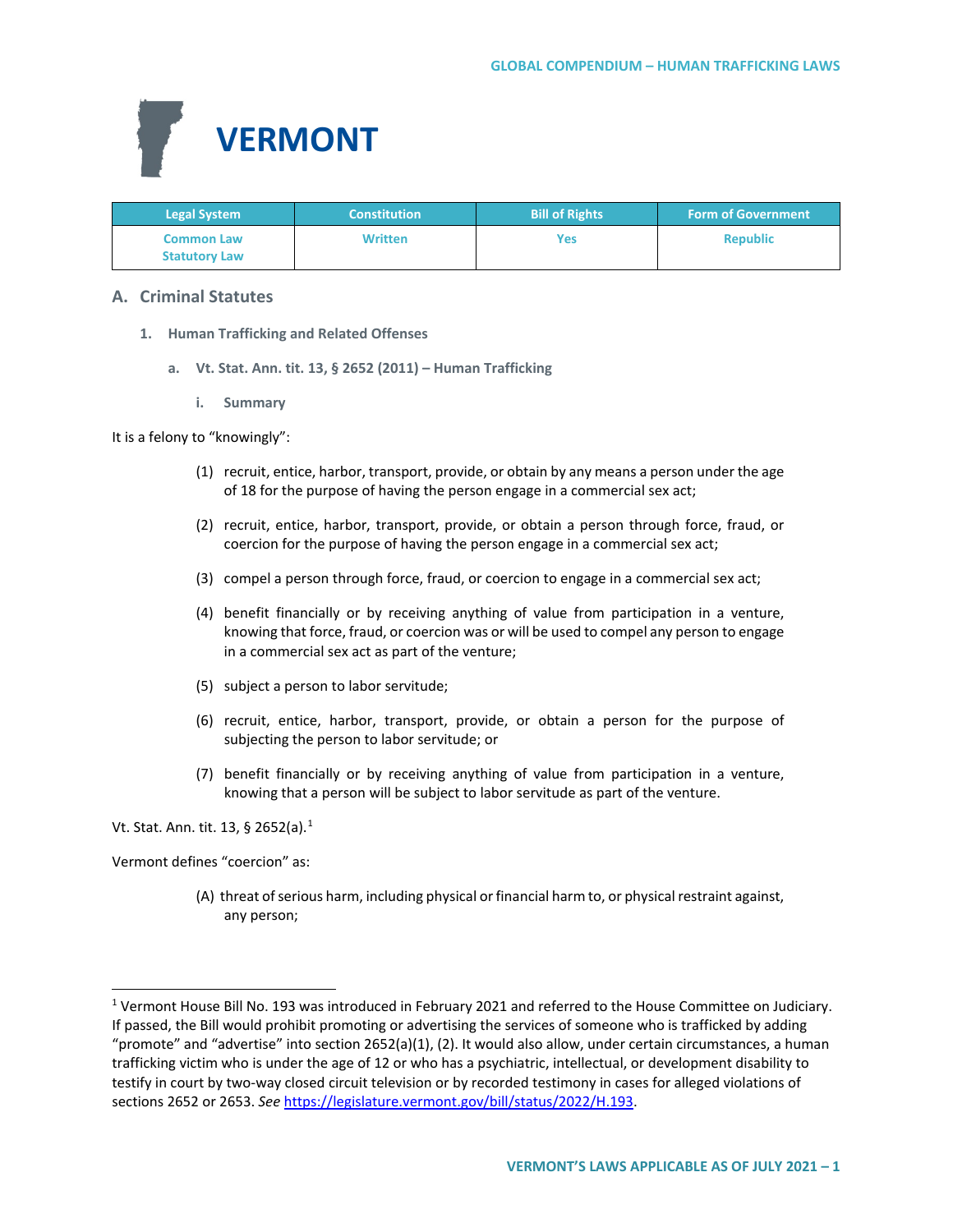- (B) any scheme, plan, or pattern intended to cause a person to believe that failure to perform an act would result in serious bodily or financial harm to or physical restraint of any person;
- (C) the abuse or threatened abuse of law or the legal process;
- (D) withholding, destroying, or confiscating any actual or purported passport, immigration document, or any other government identification document of another person;
- (E) providing a drug, including alcohol, to another person with the intent to impair the person's judgment or maintain a state of chemical dependence;
- (F) wrongfully taking, obtaining, or withholding any property of another person;
- (G) blackmail [defined as "the extortion of money, labor, commercial sexual activity, or anything of value from a person through use of a threat to expose a secret or publicize an asserted fact, whether true or false, that would tend to subject the person to hatred, contempt, ridicule, or prosecution," Vt. Stat. Ann. tit. 13, § 2651(1)];
- (H) asserting control over the finances of another person;
- (I) debt bondage [defined as "a condition or arrangement in which a person requires that a debtor or another person under the control of a debtor perform labor, services, sexual acts, sexual conduct, or a sexually explicit performance in order to retire, repay, or service a real or purported debt that the person has caused with the intent to defraud the debtor," Vt. Stat. Ann. tit. 13, § 2651(4)]; or
- (J) withholding or threatening to withhold food or medication.

Vt. Stat. Ann. tit. 13, § 2651(2).

"Commercial sex act" means "any sexual act, sexual conduct, or sexually explicit performance on account of which anything of value is promised to, given to, or received by any person." Vt. Stat. Ann. tit. 13, § 2651(3).

"Labor servitude" means "labor or services performed or provided by a person that are induced or maintained through force, fraud, or coercion." Vt. Stat. Ann. tit. 13, § 2651(7).

In a prosecution of an alleged human trafficker, "the victim's alleged consent to the human trafficking is immaterial." Vt. Stat. Ann. tit. 13, § 2652(d). Furthermore, opinion evidence or evidence of the reputation of the complaining witness's sexual conduct is not admissible. Evidence of the complaining witness's prior sexual conduct is only admissible for limited purposes. Vt. Stat. Ann. tit. 13, § 3255(a).

Victims of sex trafficking crimes under Vt. Stat. Ann. tit. 13, § 2652(a)(1)–(4) shall not be found to have violated the Vermont laws against lewdness (title 13, chap. 59), prostitution (title 13, chap. 59), or obscenity (title 13, chap. 5963) for any conduct committed as a result of sex trafficking. Vt. Stat. Ann. tit. 13, § 2652(c)(1). If a victim of sex trafficking is prosecuted for an offense other than lewdness, prostitution, or obscenity, the victim "may raise an affirmative defense that [they] committed the offense as a result of force, fraud, or coercion by a sex trafficker." Vt. Stat. Ann. tit. 13, § 2652(c)(2).

Vermont also protects juvenile victims of human trafficking from criminal prosecution. Notwithstanding any other provision of law, a person under the age of 18 shall be immune from prosecution in the Criminal Division of the Superior Court for a violation of Vt. Stat. Ann. tit. 13, § 2632 (Prostitution) but may be treated as a juvenile under 33 Vt. Stat. Ann. chapter 52 (Delinquency Proceedings) or referred to the Department for Children and Families for treatment under 33 Vt. Stat. Ann. chapter 53 (Children in Need of Care or Supervision). Vt. Stat. Ann. tit. 13,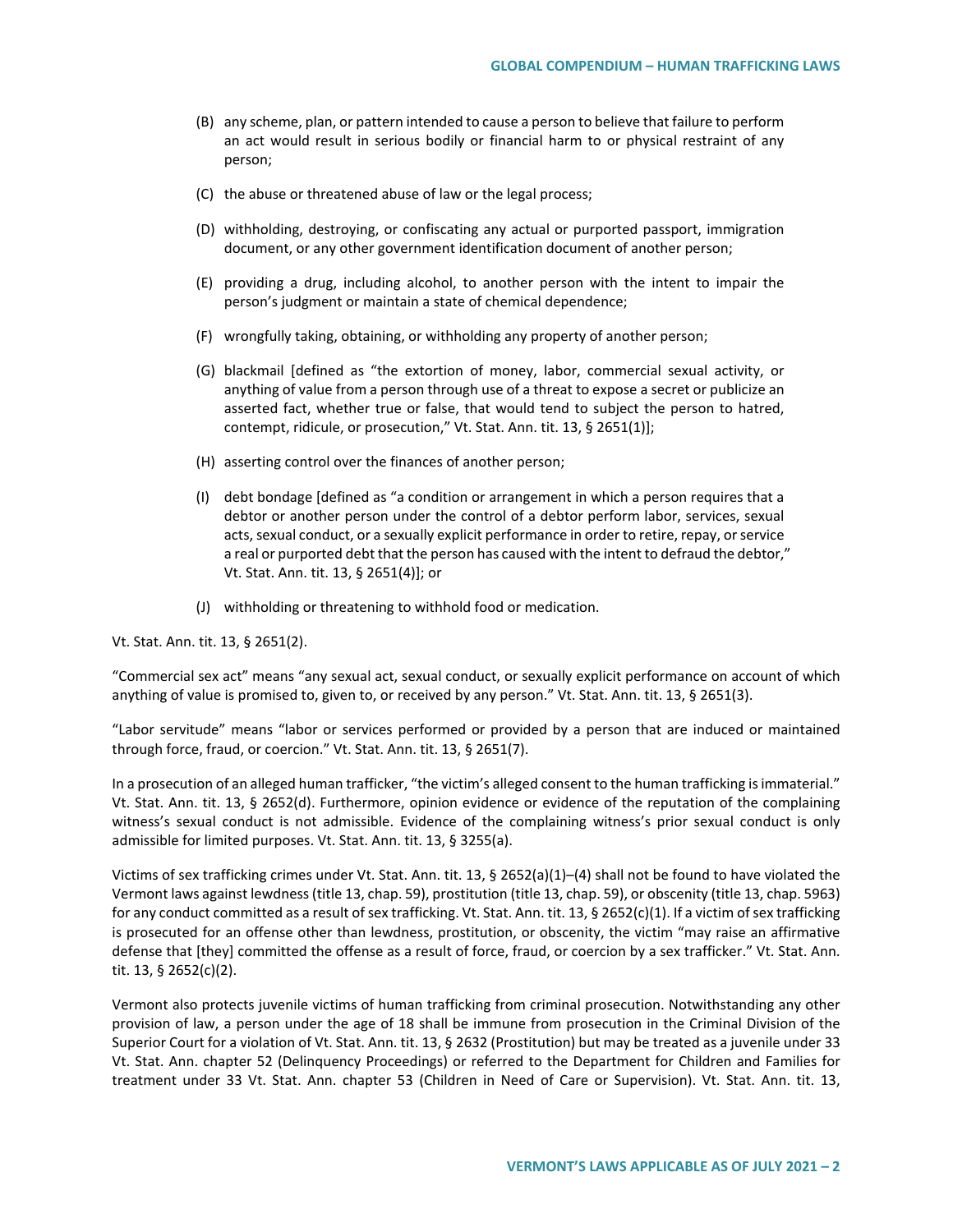§ 2652(c)(1)(B). If "a victim of human trafficking is under 18 years of age at the time of the offense, the State may treat the person as the subject of a child in need of care or supervision proceeding." Vt. Stat. Ann. tit. 13, § 2652(e).

**ii. Sentencing**

A person who engages in any conduct prohibited under Vt. Stat. Ann. tit. 13, § 2652 shall be imprisoned for a term up to and including life, fined up to USD 500,000, or both. Vt. Stat. Ann. tit. 13, § 2652(b).

In addition, the court shall order a person convicted of a violation of the human trafficking statute to pay restitution to the victim. Vt. Stat. Ann. tit. 13, § 2657. In Vermont, restitution to a victim of human trafficking can include uninsured property loss, uninsured out-of-pocket monetary loss, uninsured lost wages, uninsured medical expenses, attorney's fees and costs, and the greater of either: (i) the gross income or value of the labor performed for the offender by the victim or (ii) the value of the labor performed by the victim as guaranteed by the minimum wage and overtime provisions of 21 V.S.A. § 385. Vt. Stat. Ann. tit. 13, § 7043.

If a business entity, including a corporation, partnership, association, or any other legal entity, is convicted of violating this chapter, the Attorney General may commence a proceeding in the Civil Division of the Superior Court to dissolve the entity. Vt. Stat. Ann. tit. 13, § 2656.

**iii. Statute of Limitations**

Prosecutions for human trafficking may be commenced at any time after the commission of the offense. Vt. Stat. Ann. tit. 13, § 4501(a).

- **b. Vt. Stat. Ann. tit. 13, § 2653 (2011) – Aggravated Human Trafficking**
	- **i. Summary**

A person commits the crime of aggravated human trafficking if the person commits any human trafficking violation as set forth in Vt. Stat. Ann. tit. 13, § 2652 and:

- (1) the offense involves a victim of human trafficking who is a child under the age of 18;
- (2) the person previously was convicted of a [human trafficking violation under Vt. Stat. Ann. tit. 13, § 2652];
- (3) the victim of human trafficking suffers serious bodily injury or death; or
- (4) the actor commits the crime of human trafficking under circumstances that constitute the crime of sexual assault as defined in [Vt. Stat. Ann. tit. 13, § 3252], aggravated sexual assault as defined in [Vt. Stat. Ann. tit. 13, § 3253], or aggravated sexual assault of a child as defined in [Vt. Stat. Ann. tit. 13, § 3253a].

Vt. Stat. Ann. tit. 13, § 2653(a).

Vermont defines the crime of sexual assault as:

- (A) compelling another person to engage in a sexual act;
	- (i) "without their consent,"
	- (ii) "by threatening or coercing the other person," or
	- (iii) "by placing the other person in fear that any person will suffer imminent bodily injury";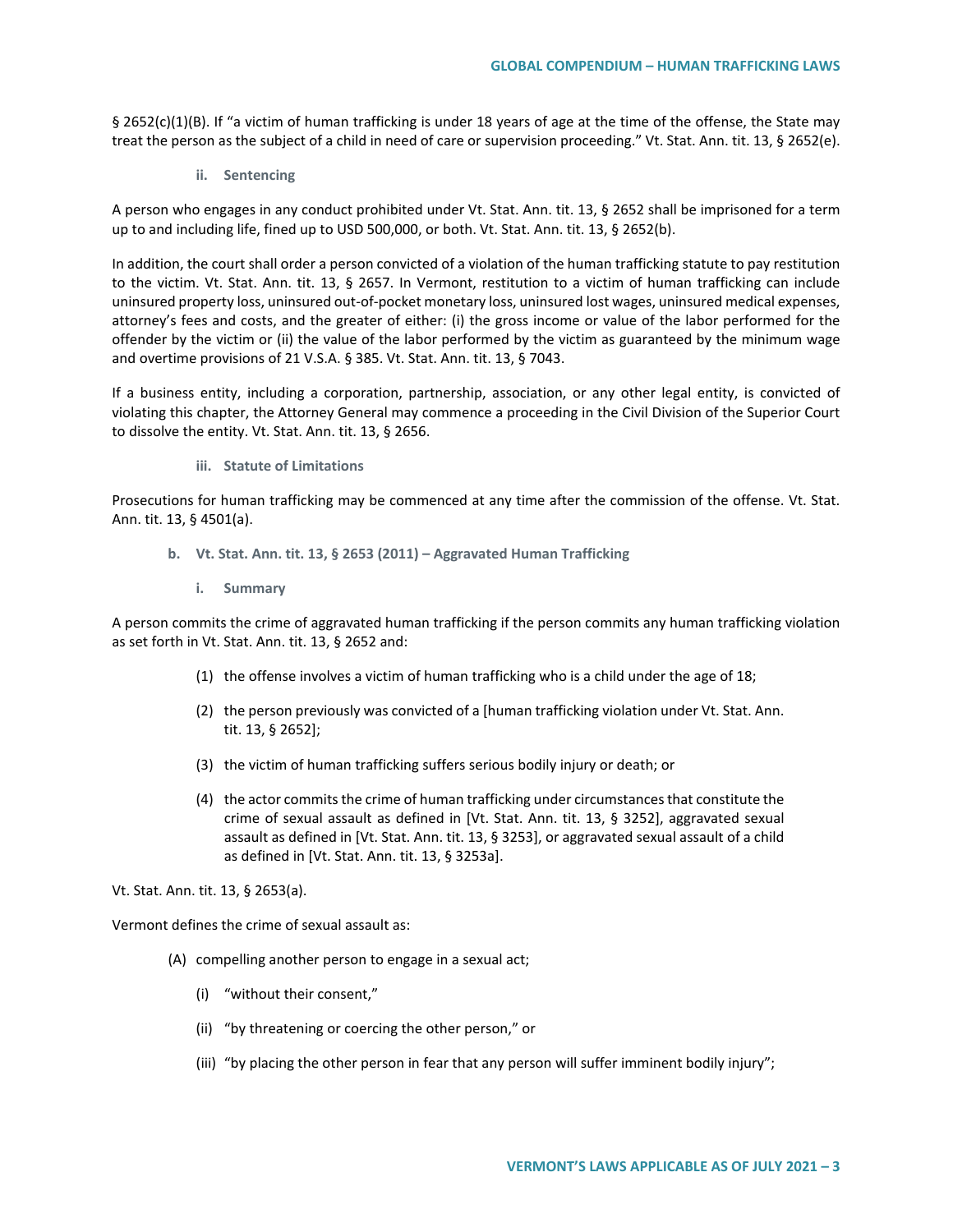- (B) "engag[ing] in a sexual act with another person when the other person is incapable of consenting to the sexual act due to substantial impairment by alcohol, drugs, or other intoxicants and that condition is known or reasonably should be known by the person";
- (C) "engag[ing] in a sexual act with another person when the person knows or reasonably should know that the other person is asleep, unconscious, or otherwise unaware that the sexual act is occurring";
- (D) "administer[ing] any alcohol, drugs, or other intoxicants to another person without the person's knowledge or against the person's will and, while the person is impaired by the alcohol, drugs, or intoxicants, engag[ing] in a sexual act with that person";
- (E) "engag[ing] in a sexual act with a child who is under the age of 16, except:"
	- (i) "where the persons are married to each other and the sexual act is consensual," or
	- (ii) "where the person is less than 19 years old, the child is at least 15 years old, and the sexual act is consensual";
- (F) "engag[ing] in a sexual act with a child who is under the age of 18 and is entrusted to the actor's care by authority of law or is the actor's child, grandchild, foster child, adopted child, or stepchild"; or
- (G) "engag[ing] in a sexual act with a child under the age of 16 if:"
	- (i) "the victim is entrusted to the actor's care by authority of law or is the actor's child, grandchild, foster child, adopted child, or stepchild," or
	- (ii) "the actor is at least 18 years of age, resides in the victim's household, and serves in a parental role with respect to the victim."

Vt. Stat. Ann. tit. 13, § 3252.

Vermont defines the crime of aggravated sexual assault as:

- (1) At the time of the sexual assault, the actor causes serious bodily injury to the victim or to another.
- (2) The actor is joined or assisted by one or more persons in physically restraining, assaulting, or sexually assaulting the victim.
- (3) The actor commits the sexual act under circumstances which constitute the crime of kidnapping.
- (4) The actor previously was convicted in Vermont of sexual assault under subsection 3252(a) or (b) of [Title 13], aggravated sexual assault, or was convicted in any jurisdiction in the United States or territories of an offense that would constitute sexual assault under subsection 3252(a) or (b) of [Title 13] or aggravated sexual assault if committed in this State.
- (5) At the time of the sexual assault, the actor is armed with a deadly weapon and uses or threatens to use the deadly weapon on the victim or on another.
- (6) At the time of the sexual assault, the actor threatens to cause imminent serious bodily injury to the victim or to another and the victim reasonably believes that the actor has the present ability to carry out the threat.
- (7) At the time of the sexual assault, the actor applies deadly force to the victim.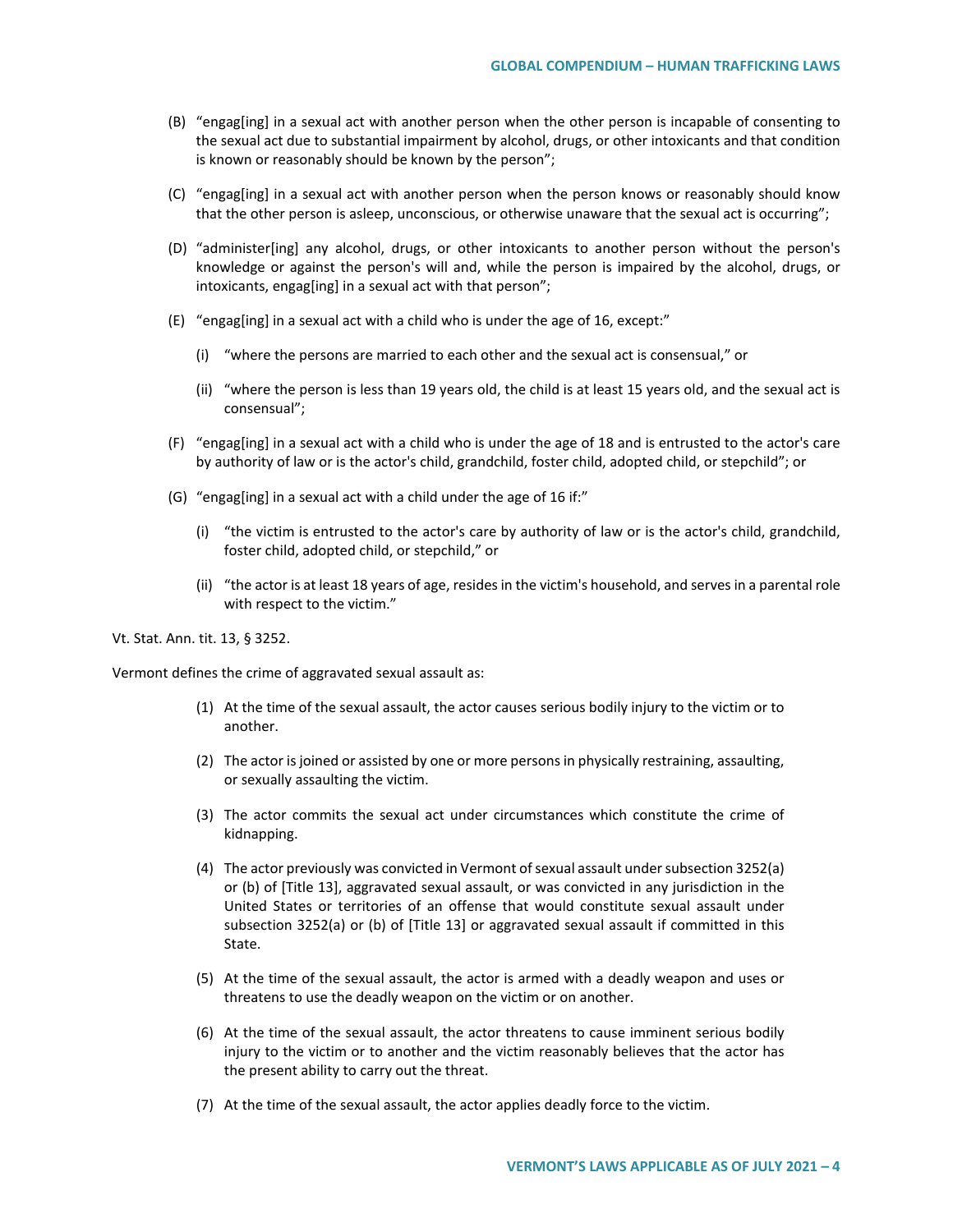- (8) The victim is under the age of 13 and the actor is at least 18 years of age.
- (9) The victim is subjected by the actor to repeated nonconsensual sexual acts as part of the same occurrence or the victim is subjected to repeated nonconsensual sexual acts as part of the actor's common scheme and plan.

#### Vt. Stat. Ann. tit. 13, § 3253(a).

Vermont defines the crime of aggravated sexual assault of a child as when someone who is 18 years or older: commits sexual assault against a child under the age of 16 in violation of section 3252 and at least one of the following circumstances exists:

- (1) At the time of the sexual assault, the actor causes serious bodily injury to the victim or to another.
- (2) The actor is joined or assisted by one or more persons in physically restraining, assaulting, or sexually assaulting the victim.
- (3) The actor commits the sexual act under circumstances which constitute the crime of kidnapping.
- (4) The actor has previously been convicted in this State of sexual assault under subsection 3252(a) or (b) of [Title 13], aggravated sexual assault under section 3253 of [Title 13], or aggravated sexual assault of a child under this section, or has been convicted in any jurisdiction in the United States or territories of an offense which would constitute sexual assault under subsection 3252(a) or (b) of [Title 13], aggravated sexual assault under section 3253 of [Title 13], or aggravated sexual assault of a child under this section if committed in this State.
- (5) At the time of the sexual assault, the actor is armed with a deadly weapon and uses or threatens to use the deadly weapon on the victim or on another.
- (6) At the time of the sexual assault, the actor threatens to cause imminent serious bodily injury to the victim or to another, and the victim reasonably believes that the actor has the present ability to carry out the threat.
- (8) At the time of the sexual assault, the actor applies deadly force to the victim.
- (8) The actor subjects the victim to repeated nonconsensual sexual acts as part of the same occurrence or as part of the actor's common scheme and plan.

Vt. Stat. Ann. tit. 13, § 3253a(a).

Opinion evidence or evidence of the reputation of the complaining witness's sexual conduct may not be admitted. Evidence of the complaining witness's prior sexual conduct is only admissible for limited purposes. Vt. Stat. Ann. tit. 13, § 3255(a).

**ii. Sentencing**

A person who is convicted of the offense of aggravated human trafficking shall be imprisoned for a term between 20 years and life, fined up to USD 100,000, or both. Vt. Stat. Ann. tit. 13, § 2653(b). In addition, the court shall order a person convicted of a violation of the human trafficking statute to pay restitution to the victim. Vt. Stat. Ann. tit. 13, § 2657.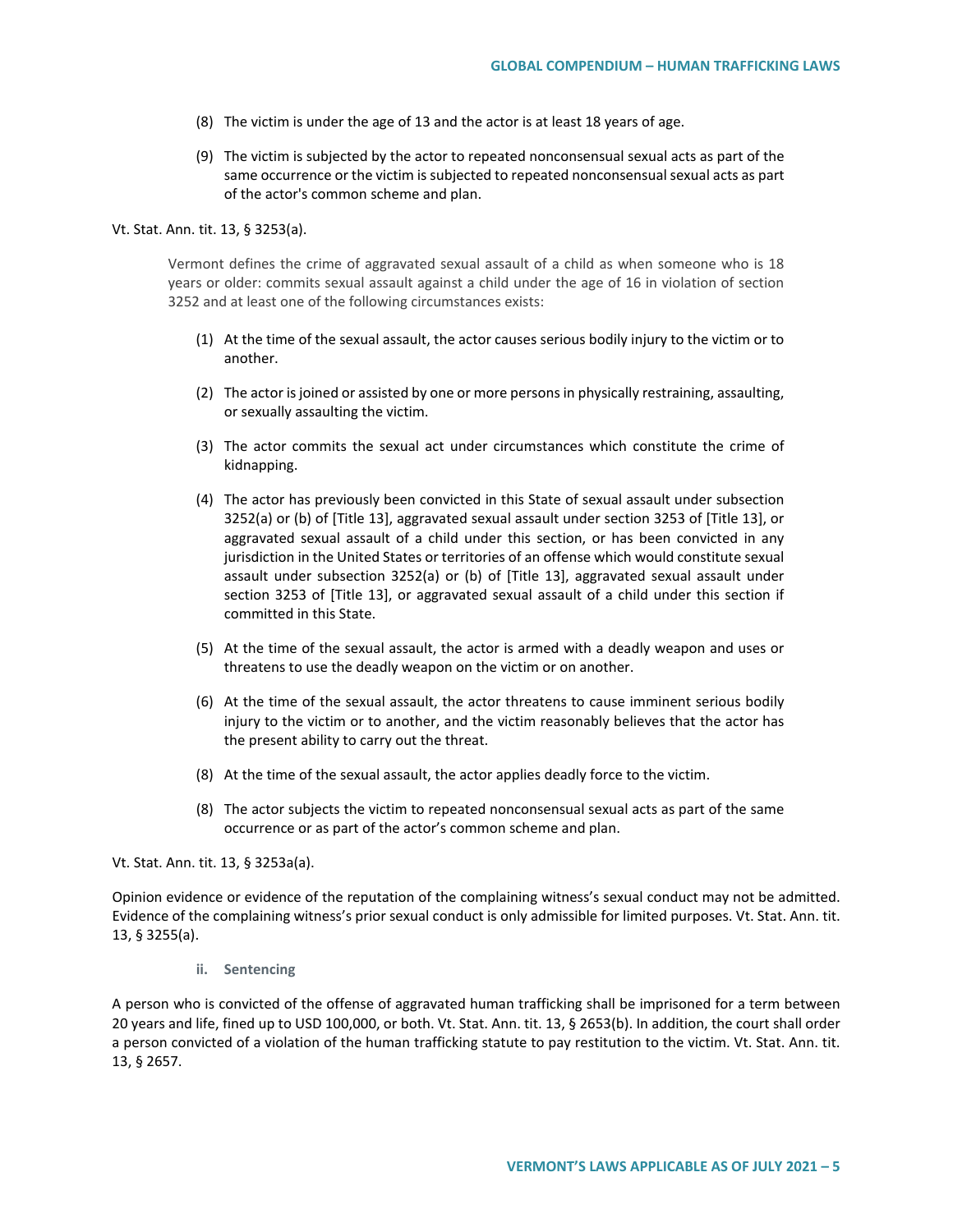If a business entity, including a corporation, partnership, association, or any other legal entity, is convicted of violating this chapter, the Attorney General may commence a proceeding in the Civil Division of the Superior Court to dissolve the entity. Vt. Stat. Ann. tit. 13, § 2656.

**iii. Statute of Limitations**

Prosecutions for aggravated human trafficking may be commenced at any time after the commission of the offense. Vt. Stat. Ann. tit. 13, § 4501(a).

- **c. Vt. Stat. Ann. tit. 13, § 2654 (2011) – Patronizing or Facilitating Human Trafficking**
	- **i. Summary**

It is a felony for any person to knowingly:

- (1) permit a place, structure, or building owned by the person or under the person's control to be used for the purpose of human trafficking;
- (2) receive or offer or agree to receive or offer a person into a place, structure, or building for the purpose of human trafficking; or
- (3) permit a person to remain in a place, structure, building, or conveyance for the purpose of human trafficking.

Vt. Stat. Ann. tit. 13, § 2654(a).

**ii. Sentencing**

A person who is convicted of patronizing or facilitating human trafficking shall be imprisoned for a term up to five years, fined up to USD 100,000, or both. Vt. Stat. Ann. tit. 13, § 2654(b). In addition, the court shall order a person convicted of this offense to pay restitution to the victim. Vt. Stat. Ann. tit. 13, § 2657.

If a business entity, including a corporation, partnership, association, or any other legal entity, is convicted of violating this chapter, the Attorney General may commence a proceeding in the Civil Division of the Superior Court to dissolve the entity. Vt. Stat. Ann. tit. 13, § 2656.

## **iii. Statute of Limitations**

The statute of limitations on a prosecution for patronizing or facilitating human trafficking is three years after the commission of the offense. Vt. Stat. Ann. tit. 13, § 4501(e).

- **d. Vt. Stat. Ann. tit. 13, § 2655 (2011) – Solicitation of a Commercial Sex Act**
	- **i. Summary**

It is a crime to "knowingly solicit a commercial sex act from a victim of human trafficking." Vt. Stat. Ann. tit. 13, § 2655(a).

**ii. Sentencing**

A person who is convicted for solicitation shall be imprisoned for a term up to five years, fined up to USD 100,000, or both. Vt. Stat. Ann. tit. 13, § 2655(b). In addition, the court shall order a person convicted of this offense to pay restitution to the victim. Vt. Stat. Ann. tit. 13, § 2657.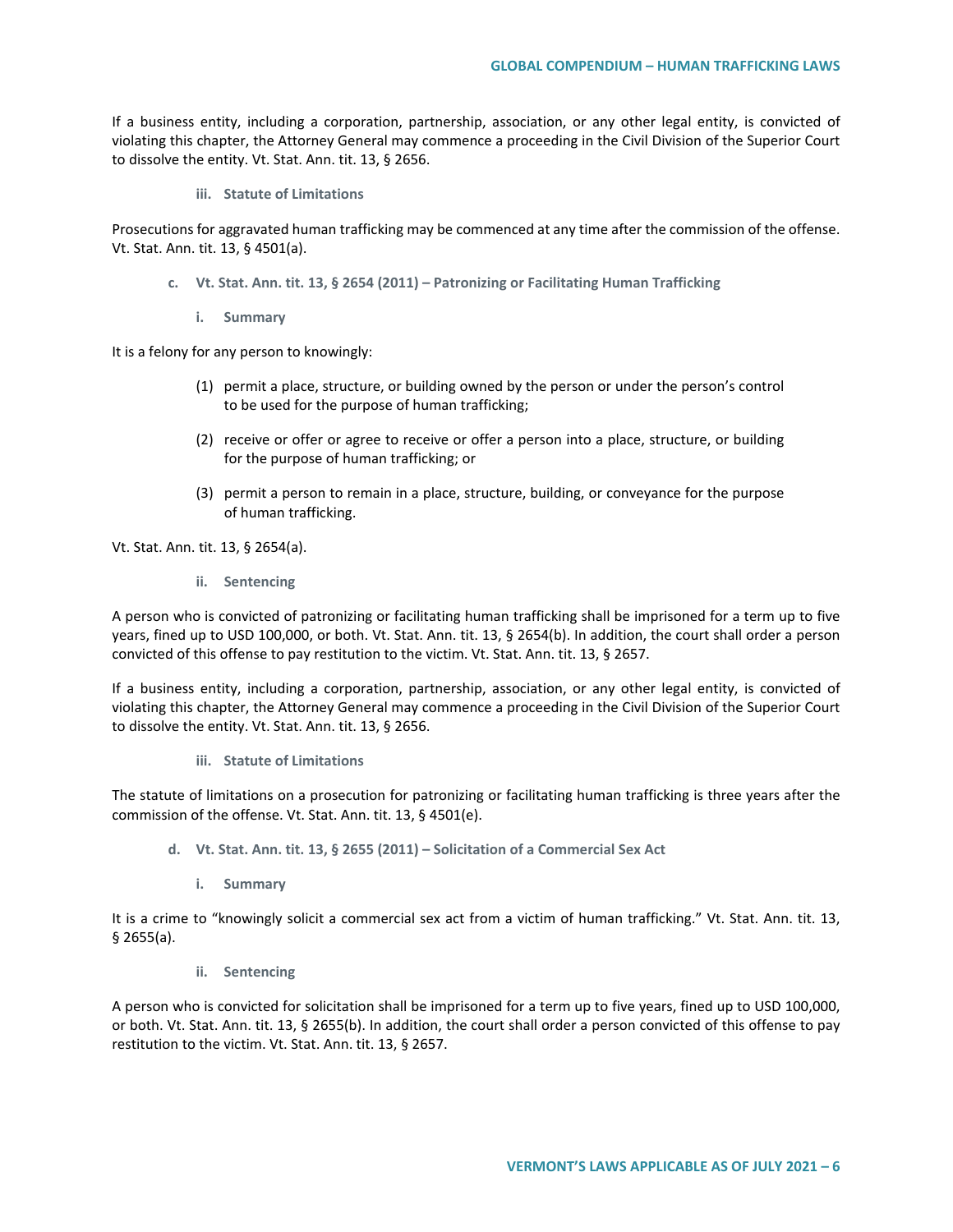If a business entity, including a corporation, partnership, association, or any other legal entity, is convicted of violating this chapter, the Attorney General may commence a proceeding in the Civil Division of the Superior Court to dissolve the entity. Vt. Stat. Ann. tit. 13, § 2656.

**iii. Statute of Limitations**

The statute of limitations is three years after the commission of the offense. Vt. Stat. Ann. tit. 13, § 4501(e).

**e. Vt. Stat. Ann. tit. 13, § 2658 (2019) – Motion to Vacate by Human Trafficking Victim and Expungement**

A human trafficking victim who has been "convicted of a qualifying crime may file a motion to vacate the conviction if it was obtained as a result of the person having been a human trafficking victim. Certain serious crimes, such as murder, assault with a deadly weapon, manslaughter, and kidnapping, are excluded." Vt. Stat. Ann. tit. 13, § 2658(a), (b).

"The court shall grant the motion if it finds by a preponderance of the evidence that:

- (1) the moving party was convicted of a qualifying crime; and
- (2) the conviction was obtained as a result of the moving party's having been a human trafficking victim."

Vt. Stat. Ann. tit. 13, § 2658(d)(1).

"If the motion is granted, the court shall vacate the conviction, strike the adjudication of guilt, and expunge the record of the criminal proceedings. The court shall issue an order to expunge, or redact the moving party's name from, all records and files related to the moving party's arrest, citation, investigation, charge, adjudication of guilt, criminal proceedings, and probation for the offense." Vt. Stat. Ann. tit. 13, § 2658(d)(2).

Official documentation of a person's status as a human trafficking victim provided by a federal, state, or local government agency shall create a presumption that the person's conviction was obtained because the person was a victim of human trafficking. Vt. Stat. Ann. tit. 13, § 2658(e).

- **f. Vt. Stat. Ann. tit. 13, § 2635 (2020) – Slave Traffic**
	- **i. Summary**

Under Vermont law, it is a felony to:

- (1) induce, entice, or procure a person to come into the State or to go from the State for the purpose of prostitution or for any immoral purpose or to enter a house of prostitution in the State;
- (2) willfully or knowingly aid such person in obtaining transportation to or within the State for such purposes;
- (3) place a person in the charge or custody of another person for immoral purposes or in a house of prostitution;
- (4) induce, entice, procure, or compel such person to reside in a house of prostitution; or
- (5) induce, entice, procure, or compel such person to live a life of prostitution.

Vt. Stat. Ann. tit. 13, § 2635(a).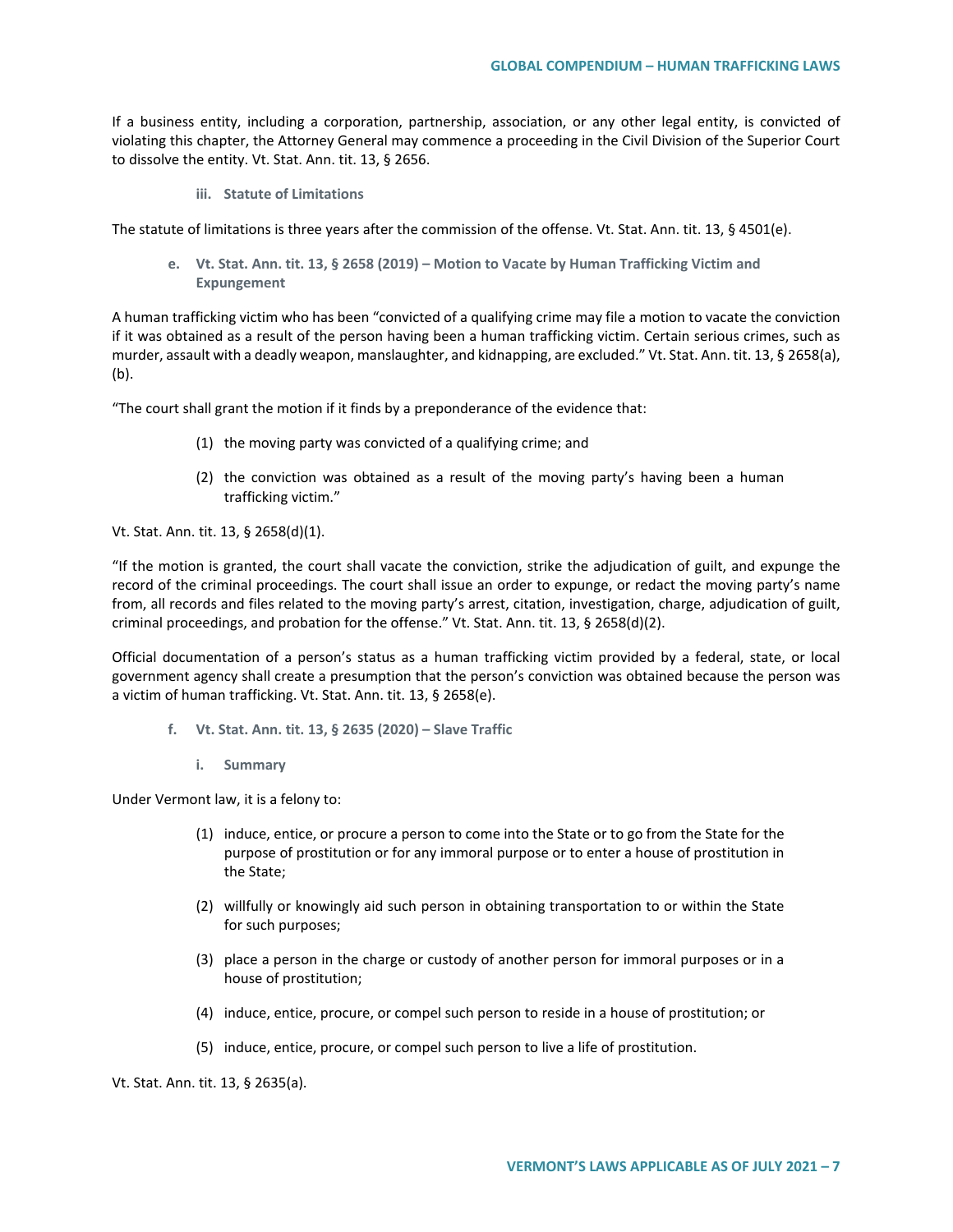"Prostitution" means "the offering or receiving of the body for sexual intercourse for hire" and "the offering or receiving of the body for indiscriminate sexual intercourse without hire." Vt. Stat. Ann. tit. 13, § 2631(1).

**ii. Sentencing**

A person who violates Vt. Stat. Ann. tit. 13, § 2635 shall be imprisoned for a term between one and 10 years, fined between USD 200 to USD 2,000, or both. Vt. Stat. Ann. tit. 13, § 2635(b)

**iii. Statute of Limitations**

The statute of limitations for a slave traffic prosecution is three years after the commission of the offense. *See* Vt. Stat. Ann. tit. 13, § 4501(e).

- **g. Vt. Stat. Ann. tit. 13, § 2407 (1989) – Unlawful Restraint in the First Degree**
	- **i. Summary**

A person who knowingly restrains another person and exposes that person to a risk of serious bodily injury, or holds another person in a condition of involuntary servitude, commits the crime of unlawful restraint in the first degree. Vt. Stat. Ann. tit. 13, § 2407(a)(2).

**ii. Sentencing**

Unlawful restraint in the first degree is punishable by imprisonment for not more than 15 years, a fine of not more than USD 50,000, or both. Vt. Stat. Ann. tit. 13, § 2407(b).

**iii. Statute of Limitations**

The statute of limitations for an unlawful restraint in the first degree prosecution is three years after the commission of the offense. *See* Vt. Stat. Ann. tit. 13, § 4501(e).

- **2. Online Child Sexual Exploitation and Child Pornography Offenses**
- Vt. Stat. Ann. tit. 13, § 2602 Lewd or Lascivious Conduct with Child
- Vt. Stat. Ann. tit. 13, § 2822 Use of a Child in a Sexual Performance
- Vt. Stat. Ann. tit. 13, § 2823 Consenting to a Sexual Performance
- Vt. Stat. Ann. tit. 13, § 2824 Promoting a Recording of Sexual Conduct
- Vt. Stat. Ann. tit. 13, § 2826 Evidence of Age
- Vt. Stat. Ann. tit. 13, § 2827 Possession of Child Pornography
- Vt. Stat. Ann. tit. 13, § 2828 Luring a Child
- Vt. Stat. Ann. tit. 13, § 3258 Sexual Exploitation of a Minor
	- **3. Vt. Stat. Ann. tit. 13, § 5402 (2009) – Sex Offender Registry**

With limited exemptions, a person who is convicted of offenses including human trafficking, aggravated human trafficking, lewd and lascivious conduct with a child, selling or buying of children, sexual exploitation of children, sex trafficking of children, and sexual exploitation of a minor shall register as a sex offender. Vt. Stat. Ann. tit. 13, §§ 5401, 5402, 5407.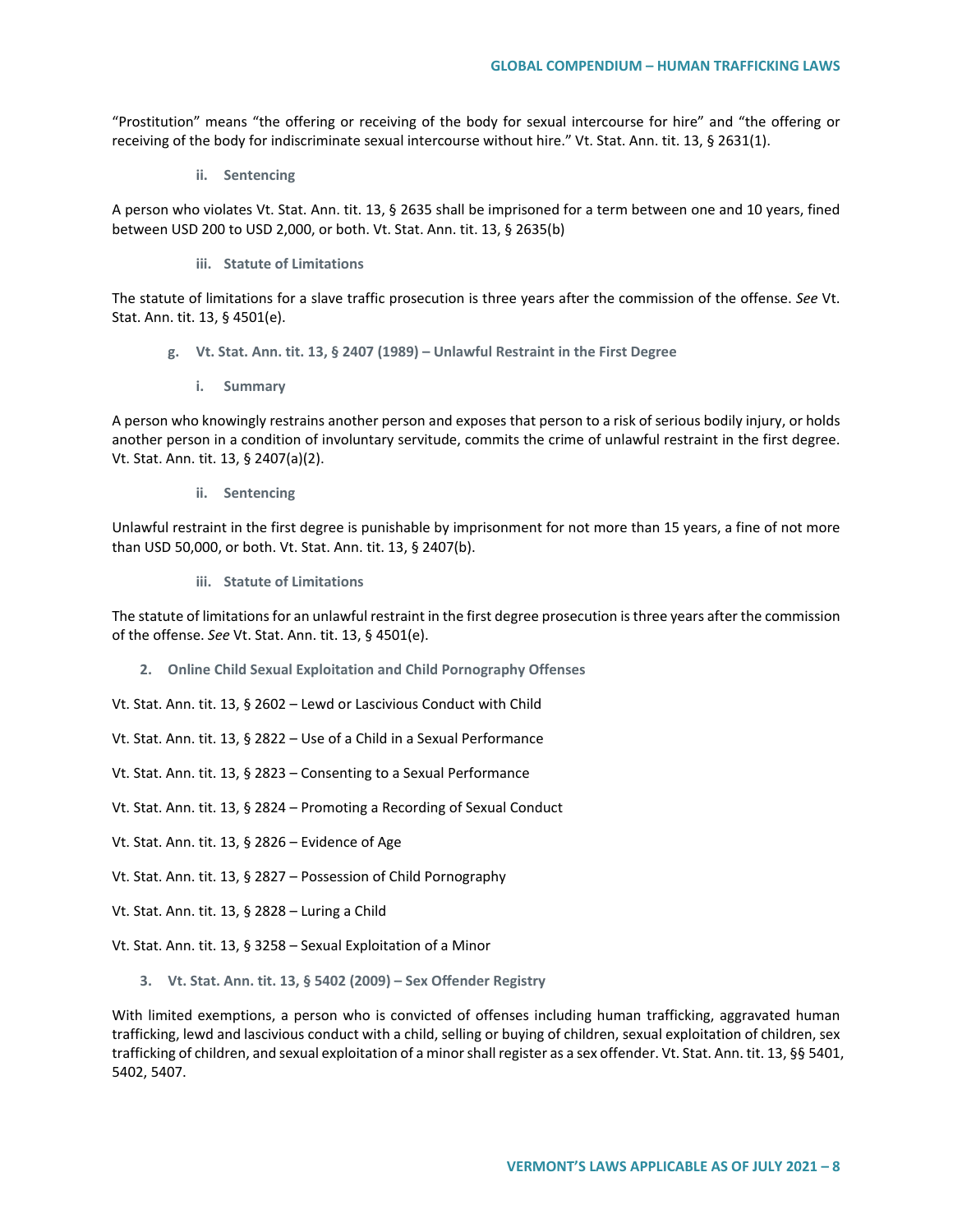## **B. Civil Liability Statutes**

- **1. Vt. Stat. Ann. tit. 13, § 2662 (2011) – Private Lawsuits**
	- **a. Summary**

A victim of human trafficking may bring a civil lawsuit against the offender. Vt. Stat. Ann. tit. 13, § 2662(a). If the victim is deceased or otherwise unable to represent themself, the victim may be represented by a legal guardian, family member, or other representative appointed by the court so long as that person "has not benefited in any way from the trafficking." Vt. Stat. Ann. tit. 13, § 2662(b).

The victim's alleged consent to the trafficking is immaterial and inadmissible in a civil lawsuit brought under this section. Vt. Stat. Ann. tit. 13, § 2662(c).

**b. Damages and Other Relief**

A victim may recover damages, injunctive relief, reasonable costs, and attorney's fees. A victim may also recover punitive damages in the case of a willful violation. Actual damages may include any loss for which restitution is available under section 2657. Vt. Stat. Ann. tit. 13, § 2662(a).

**c. Statute of Limitations**

The statute of limitations for civil lawsuits is six years. Vt. Stat. Ann. tit. 12, § 511. The statute of limitations is tolled while the plaintiff is a minor, lacks capacity to sue because of a mental condition or psychiatric disability, or is imprisoned. Vt. Stat. Ann. tit. 12, § 551(a).

- **C. Additional Statutes Specific to Human Trafficking**
	- **1. Vt. Stat. Ann. tit. 13, § 2661 (2011) – Resource Guide Posting**

A notice offering help to human trafficking victims and the national hotline phone number "shall be accessible on the official website of the Vermont Department of Labor and may be posted in a prominent and accessible location in workplaces."

**2. Vt. Stat. Ann. tit. 13, § 2663 (2011) – Assessment of Victims' Eligibility for Benefits, Services, and Immigration Assistance**

As soon as practicable after encountering someone who appears to be a human trafficking victim, the law enforcement agency, State's Attorneys' office, or Office of the Attorney General should assess whether the victim is eligible for benefits and services, including immigration assistance, and notify the victim of those services.

**3. Vt. Stat. Ann. tit. 15, § 1152 (2013) – Address Confidentiality Program**

A human trafficking victim who fears that having an address disclosed would increase the risk of human trafficking can petition the Secretary of State for a confidential address.

**4. Vt. Stat. Ann. tit. 15, § 1157 (2012) – Secretary of State Assistance to Victims for Counseling and Shelter Programs** 

The Secretary of State shall make available a list of state and local agencies and nonprofit agencies that provide counseling and shelter to victims of domestic violence, sexual assault, stalking, and human trafficking and assist those persons in applying to participate in those programs.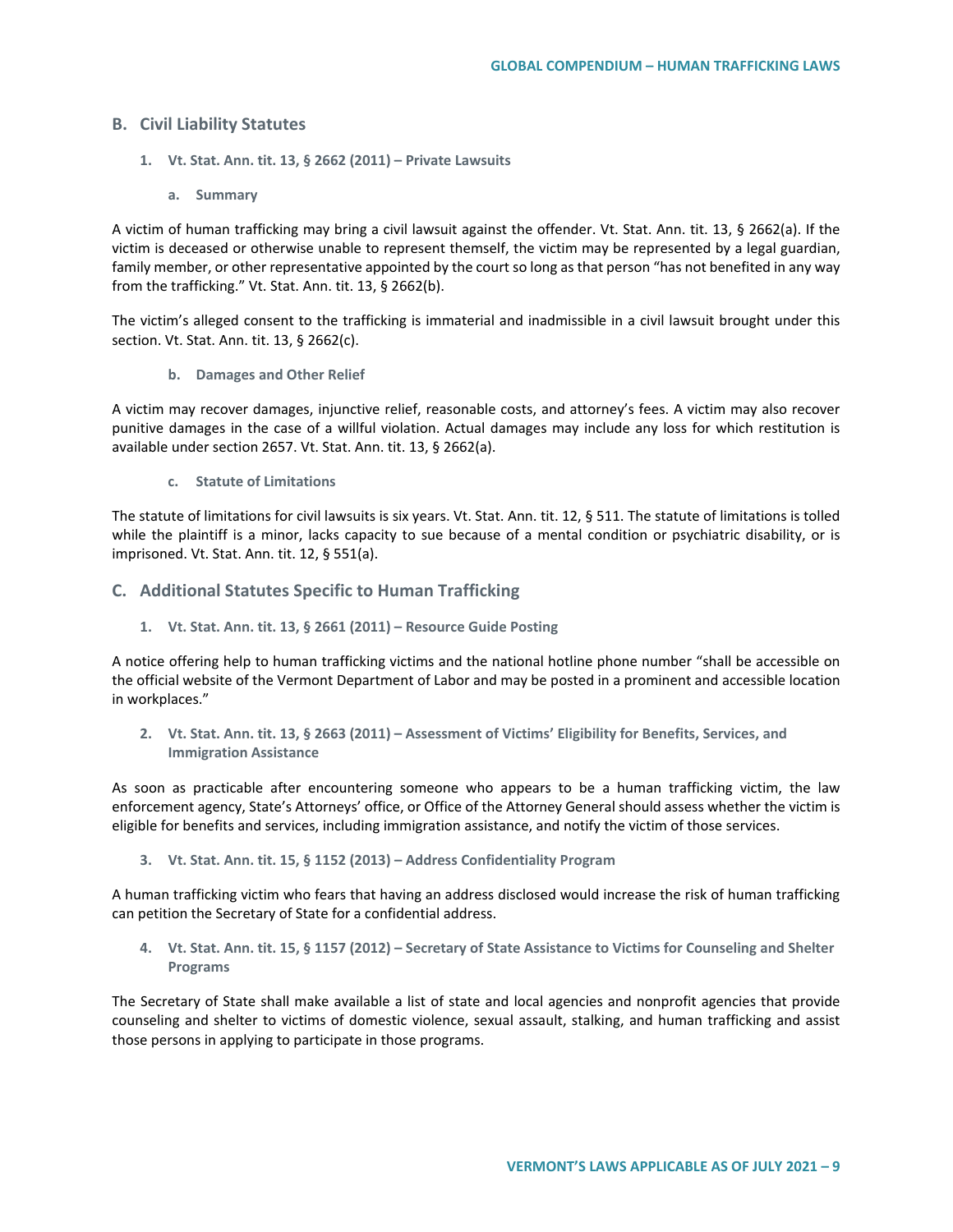**5. Vt. Stat. Ann. tit. 21, § 395 (2001) – Civil Lawsuit for Minimum Wage**

An employee may bring a civil lawsuit to recover unpaid wages. A prevailing employee may recover twice the amount of wages owed, plus costs and reasonable attorney's fees. Vt. Stat. Ann. tit. 21, § 395. A noncompliant employer may be subject to additional penalties. Vt. Stat. Ann. tit. 21, §§ 345, 394.

More information is available at: [https://labor.vermont.gov/sites/labor/files/doc\\_library/WH-13-Wage-and-Hour-](https://labor.vermont.gov/sites/labor/files/doc_library/WH-13-Wage-and-Hour-Laws-2019%20.pdf)[Laws-2019%20.pdf.](https://labor.vermont.gov/sites/labor/files/doc_library/WH-13-Wage-and-Hour-Laws-2019%20.pdf)

**6. Vt. Stat. Ann. tit. 29, § 922 (2008) – Bids for the Sale of Apparel, Footwear, or Textiles to the State**

An organization that contracts with the state to supply apparel, footwear, or textiles must certify that the supplier "complies with all human and labor rights treaty obligations that are shared by the United States and the country in which the goods are assembled, including obligations with regard to forced labor, indentured labor, slave labor, child labor, involuntary prison labor, physical and sexual abuse, and freedom of association."

**7. Vt. Stat. Ann. tit. 24, § 1940 (2015) – Special Investigative Units**

The Department of State's attorneys and sheriffs shall coordinate efforts to provide access in each region of the state to special investigative units, which shall investigate potential crimes of human trafficking and sexual exploitation of children.

#### **D. Significant Cases**

No significant cases regarding Vermont's trafficking statutes were found.

**E. Academic Research/Papers**

No academic research or papers were found regarding Vermont's trafficking statutes.

**F. Resources**

National Human Trafficking Hotline (Vermont): <https://humantraffickinghotline.org/state/vermont>

Shared Hope International, Vermont Report Card (2019): [http://sharedhope.org/PICframe9/reportcards/PIC\\_RC\\_2019\\_VT.pdf](http://sharedhope.org/PICframe9/reportcards/PIC_RC_2019_VT.pdf)

Shared Hope International, Vermont Analysis and Recommendations (2019): [http://sharedhope.org/PICframe9/analysis/PIC\\_AR\\_2019\\_VT.pdf](http://sharedhope.org/PICframe9/analysis/PIC_AR_2019_VT.pdf)

- U.S. Department of Health & Human Services, *Vermont: Efforts to Combat Human Trafficking* (2017): [https://nhttac.acf.hhs.gov/sites/default/files/2019-](https://nhttac.acf.hhs.gov/sites/default/files/2019-06/vermont_profile_efforts_to_combat_human_trafficking.pdf) 06/vermont profile efforts to combat human trafficking.pdf
- Vermont Human Trafficking Victim Resource Guide (2020): [http://www.ccvs.vermont.gov/assets/documents/VT%20Human%20Trafficking%20Resource%20Guide%2](http://www.ccvs.vermont.gov/assets/documents/VT%20Human%20Trafficking%20Resource%20Guide%20for%20Providers.pdf) [0for%20Providers.pdf](http://www.ccvs.vermont.gov/assets/documents/VT%20Human%20Trafficking%20Resource%20Guide%20for%20Providers.pdf)
- Human Trafficking Task Force Coordinator <http://www.ccvs.vermont.gov/about/staff-board-members/member-rosalind-renfrew>